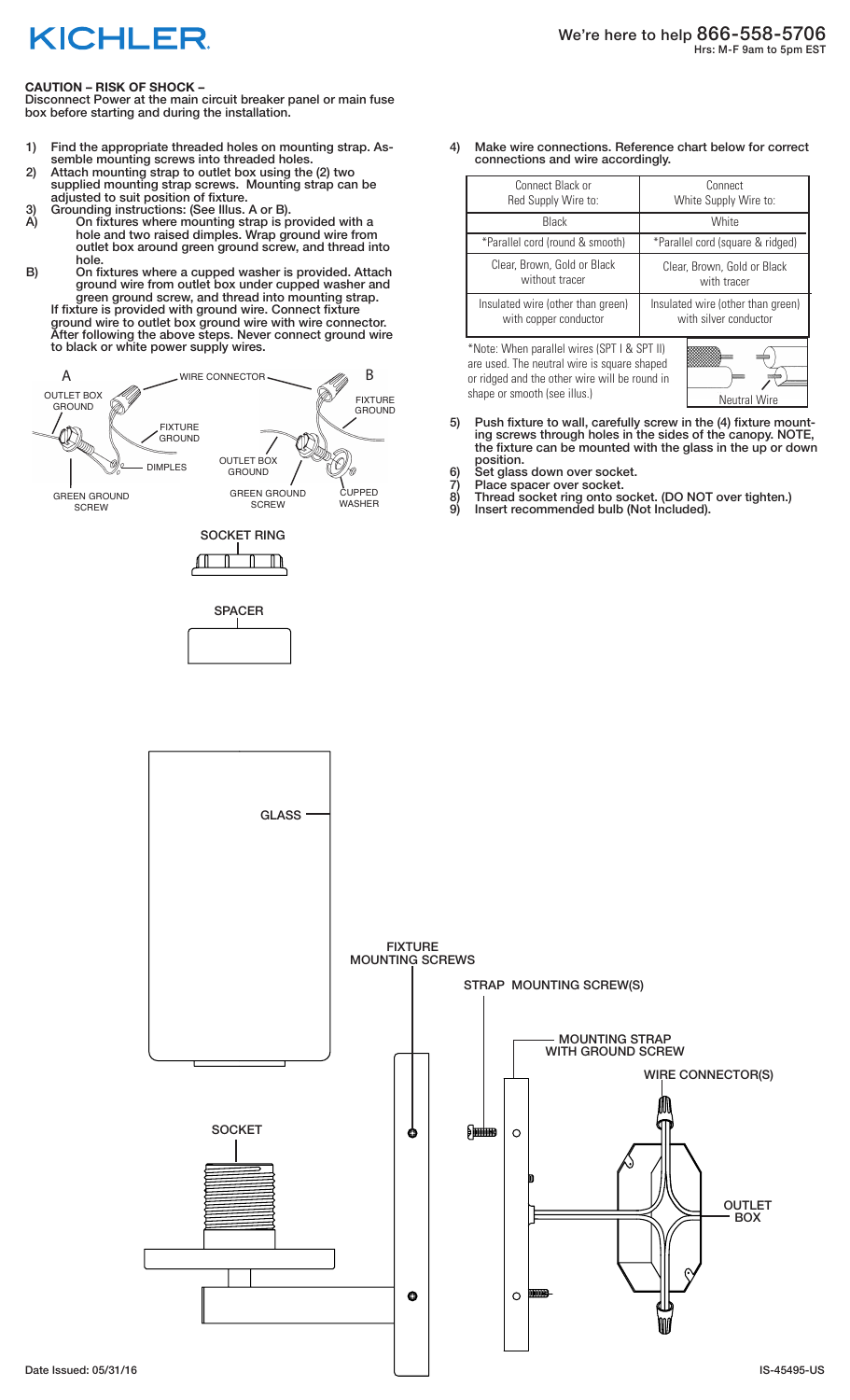## KICHLEF

PRECAUCIÓN – RIESGO DE DESCARGA ELÉCTRICA – Desconecte la electricidad en el panel principal del interruptor automático o caja principal de fusibles antes de comenzar y durante la instalación.

- 1) Agujeros en correa de montaje roscados encontrar el apropiado. Montar tornillos en agujeros roscados.
- 2) Acople la correa del montaje a la caja de salida usando la (2) dos suministrados Montaje correa de tornillos. Correa de montaje puede ajustarse para adaptarse a la posición de la luminaria.
- 3) Instrucciones de conexión a tierra de: (ver Fig. A o B).
	- A) Accesorios donde correa de montaje está provisto de un agujero y dos planteados hoyuelos. Envuelva cable de tierra del tomacorriente tornillo verde de tierra y el hilo en el agujero.
- B) En instalaciones donde se proporciona una arandela cónica. Conecte el cable de tierra de la caja de salida bajo la arandela cónica y el tornillo verde de tierra y el hilo en correa de montaje.

Si el aparato viene con cable a tierra. Conecte el cable de tierra de la luminaria al alambre de tierra caja de salida con conector de alambre. Después de seguir los pasos anteriores. Nunca conecte el cable de tierra a los conductores de alimentación negro o blanco.







4) Hacer las conexiones. Referencia tabla abajo para las conexiones correctas y alambre en consecuencia.

| Conectar el alambre de                                                                                                                                                                                       | Conectar el alambre de                 |
|--------------------------------------------------------------------------------------------------------------------------------------------------------------------------------------------------------------|----------------------------------------|
| suministro negro o rojo al                                                                                                                                                                                   | suministro blanco al                   |
| Negro                                                                                                                                                                                                        | Blanco                                 |
| *Cordon paralelo (redondo y liso)                                                                                                                                                                            | *Cordon paralelo (cuadrado y estriado) |
| Claro, marrón, amarillio o negro                                                                                                                                                                             | Claro, marrón, amarillio o negro       |
| sin hebra identificadora                                                                                                                                                                                     | con hebra identificadora               |
| Alambre aislado (diferente del verde)                                                                                                                                                                        | Alambre aislado (diferente del         |
| con conductor de cobre                                                                                                                                                                                       | verde) con conductor de plata          |
| *Nota: Cuando se utiliza alambre paralelo<br>(SPT I y SPT II). El alambre neutro es de forma<br>cuadrada o estriada y el otro alambre será de<br>forma redonda o lisa. (Vea la ilustracíón).<br>Hilo Neutral |                                        |

- 5) Empuje la luminaria a la pared, atornille cuidadosamente el (4) accesorio de tornillos a través de agujeros en los lados del dosel. Tenga en cuenta que el aparato puede montarse con el vidrio ni la posición hacia abajo.
- 6) Coloque el vidrio hacia abajo sobre el zócalo.
- 7) Ubique el espaciador sobre el zócalo.
- 8) Enrosque el anillo de toma en toma. (No apriete demasiado.)
- 9) Inserte recomienda bombilla (no incluida).